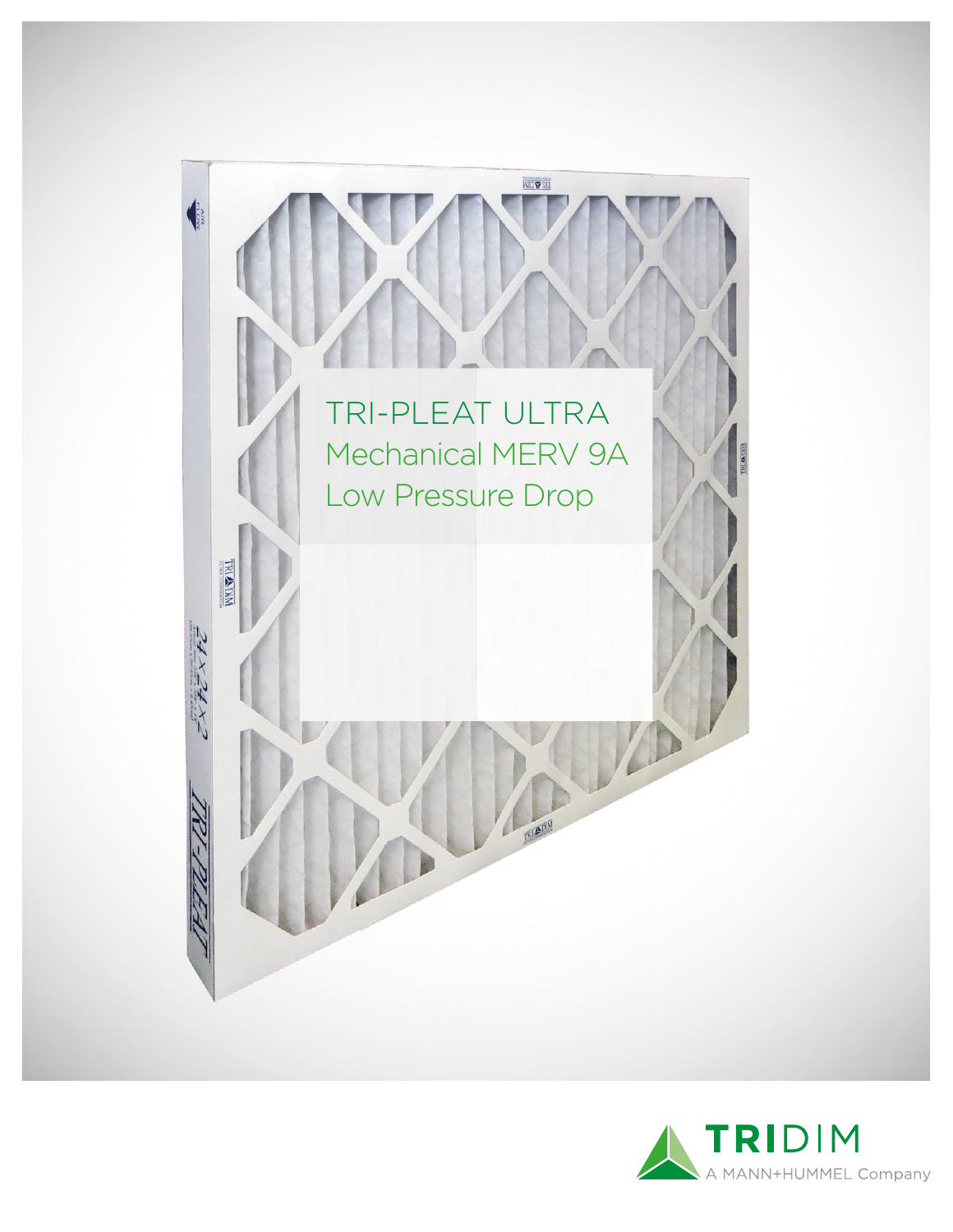# TRI-PLEAT ULTRA Mechanical MERV 9A Low Pressure Drop



## **TRI-PLEAT ULTRA OFFERS A NEW LEVEL OF PERFORMANCE**

... a new benchmark for pleated air filters - featuring mechanical MERV 9A performance at a very low, energy saving pressure drop - setting the standard for performance.

### **MECHANICAL MEDIA**

Most synthetic medias rely on an electrostatic enhancement to achieve their rated efficiency levels - this enhancement only provides high efficiency for a short period of time before it dissipates. So the performance that you paid for was not delivered. In order to ensure the promised performance is delivered the TRI-PLEAT ULTRA was tested via ASHRAE 52.2 Appendix J.

The graph (upper right) shows the results of an ASHRAE 52.2 Appendix J test that dissipates the electrostatic charge - results document a MERV 9A after the electrostatic charge is dissipated. Why is important to you? Because you deserve the efficiency that you are paying from day 1 till the filter is changed out.

#### **MINIMAL EFFICIENCY BY PARTICLE SIZE**

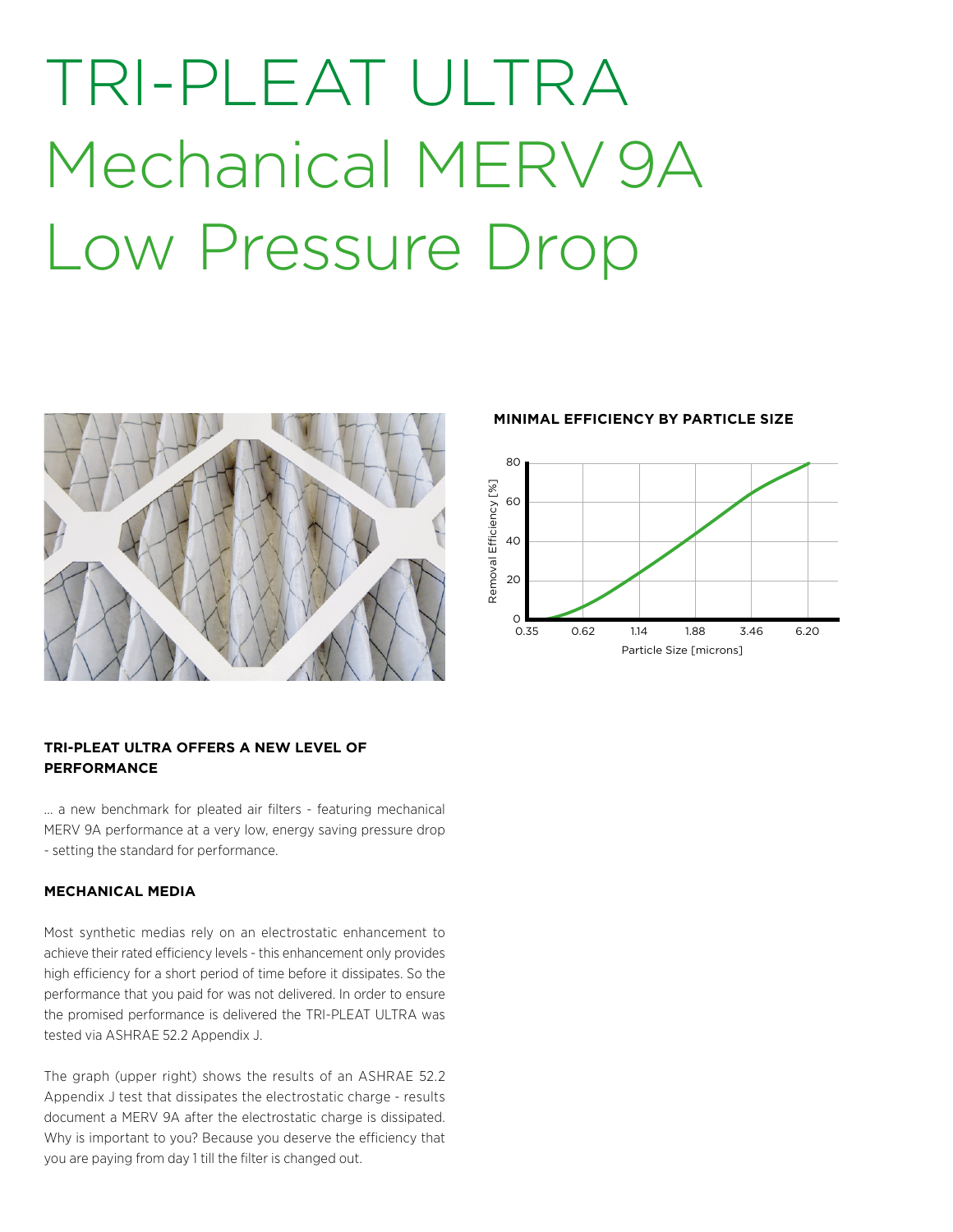

#### **LOW PRESSURE DROP**

TRI-PLEAT ULTRA offers ultra low resistance 0.20"WG at 2000 CFM (for a 24x24x2) - this is up to 50% lower than comparable products (see chart below). This equals a significant reduction in operating resistance which equals energy savings.



#### **CONSTRUCTION**

Tri-Pleat Ultra utilizes a moisture resistance die-cut frame with diagonal supports bonded to the media pack for extra strength and to maintain proper pleat spacing. The pleat pack is bonded to a two piece frame. The media is also bonded to a metal grid that maintains pleat shape and adds stability to the media through changes in airflow. In addition the four-inch deep filters also use additional cardboard 'fingers' for additional strength and stability. All Tri-Pleat die cut frames are treated with an Aqua Coat treatment for added moisture resistance.

### **CAPACITY LEVELS**

The TRI-PLEAT ULTRA is offered in two different capacities, the ULTRA ME filters are the High Capacity series manufactured with the maximum amount of media, 15 pleats per foot. The high capacity series offers the lowest resistance, highest dust holding capacity and the longest service life. The ULTRA LE filters are the Standard Capacity series and offer 11 pleats per foot. The standard capacity series offers extended surface area, long service life and high dust holding capacity.